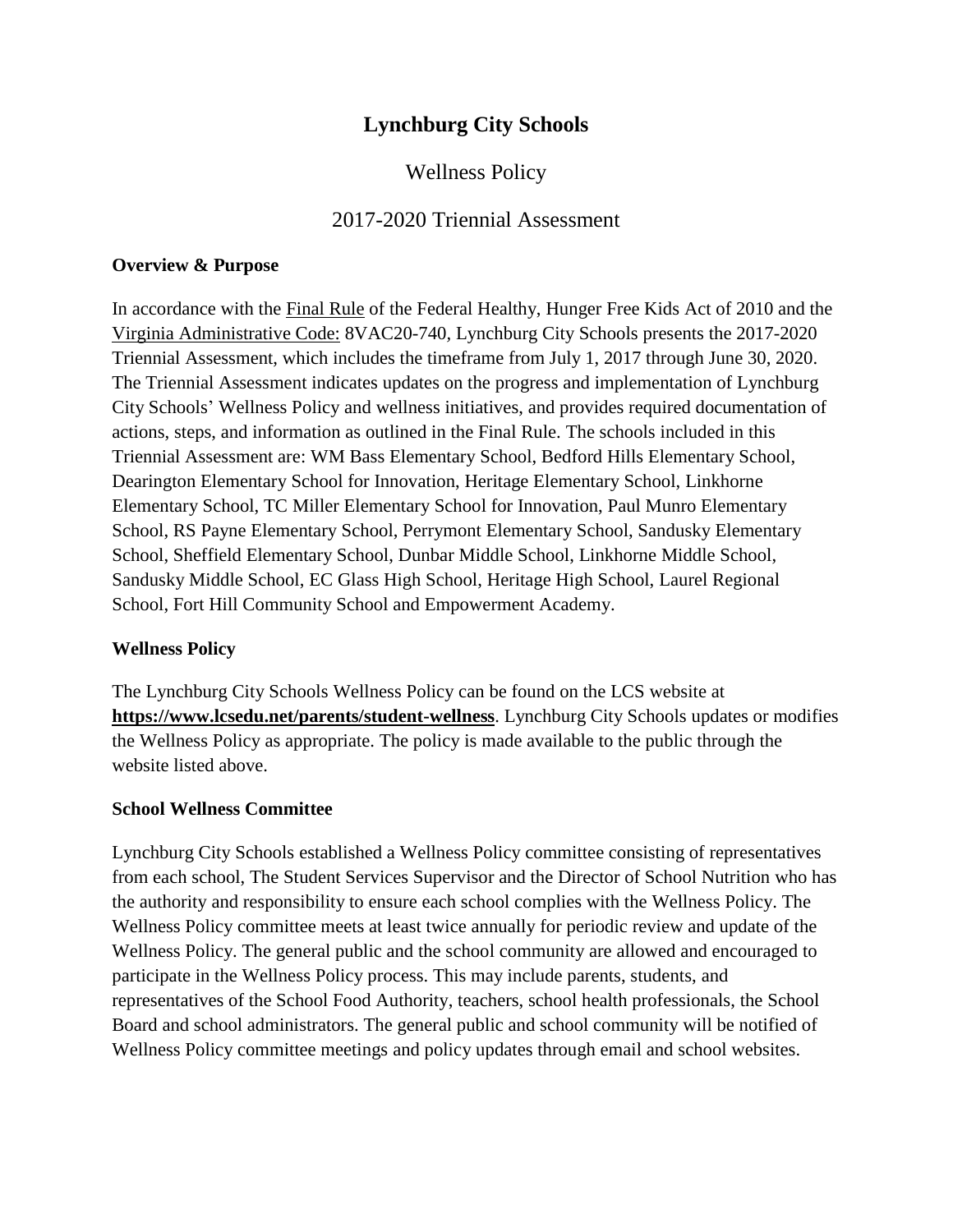### **Wellness Policy Compliance**

Lynchburg City Schools must conduct an assessment of the Wellness Policy every three years, at a minimum. The final rule requires State Agencies to assess compliance with the Wellness Policy requirements as a part of the general areas of the Administrative Review every three years.

The Lynchburg City Schools Wellness Policy meets the expanded local school wellness policy requirements consistent with the new requirements set forth in section 204 of the Healthy, Hunger-Free Kids Act of 2010. Additionally, the LCS Wellness Policy addresses division level expectations related to student and staff wellness. The LCS Wellness Policy has been revised to remain in compliance with federal rule changes since its initial adoption in 2006.

### **Lynchburg City Schools Wellness Policy Report Card**

## **Standards and Nutrition Guidelines for all Foods and Beverages Sold (Question IV on VDOE School Level Report Card)**

| <b>Standard/Guideline</b>                                                                                                                                                                                                                                                                                                                                                                    | <b>Met</b> | <b>Not Met</b> |
|----------------------------------------------------------------------------------------------------------------------------------------------------------------------------------------------------------------------------------------------------------------------------------------------------------------------------------------------------------------------------------------------|------------|----------------|
| We follow federal school meal nutrition standards for all foods and<br>beverages available for sale on campus during the school day.                                                                                                                                                                                                                                                         |            |                |
| We have implemented Smart Snacks nutrition standards for ALL<br>items sold during school hours, including: a la carte offerings,<br>items in school stores, and items in vending machines.                                                                                                                                                                                                   |            |                |
| We follow Lynchburg City Schools' policy on fundraisers as<br>outlined in our Division's Wellness Policy. Foods and beverages<br>that meet or exceed the USDA Smart Snacks in Schools nutrition<br>standards may be sold through fundraisers on the school campus<br>during the school day. The Division will make available to parents<br>and teachers a list of healthy fundraising ideas. |            |                |

# **Standards and Nutrition Guidelines for all Foods and Beverages Sold (Question V on VDOE School Level Report Card)**

| <b>Standard/Guideline</b>                                      | <b>Met</b> | Not Met |
|----------------------------------------------------------------|------------|---------|
| We follow Lynchburg City Schools' policy on standards for all  |            |         |
| foods and beverages provided, but not sold, as outlined in our |            |         |
| Division's Wellness Policy.                                    |            |         |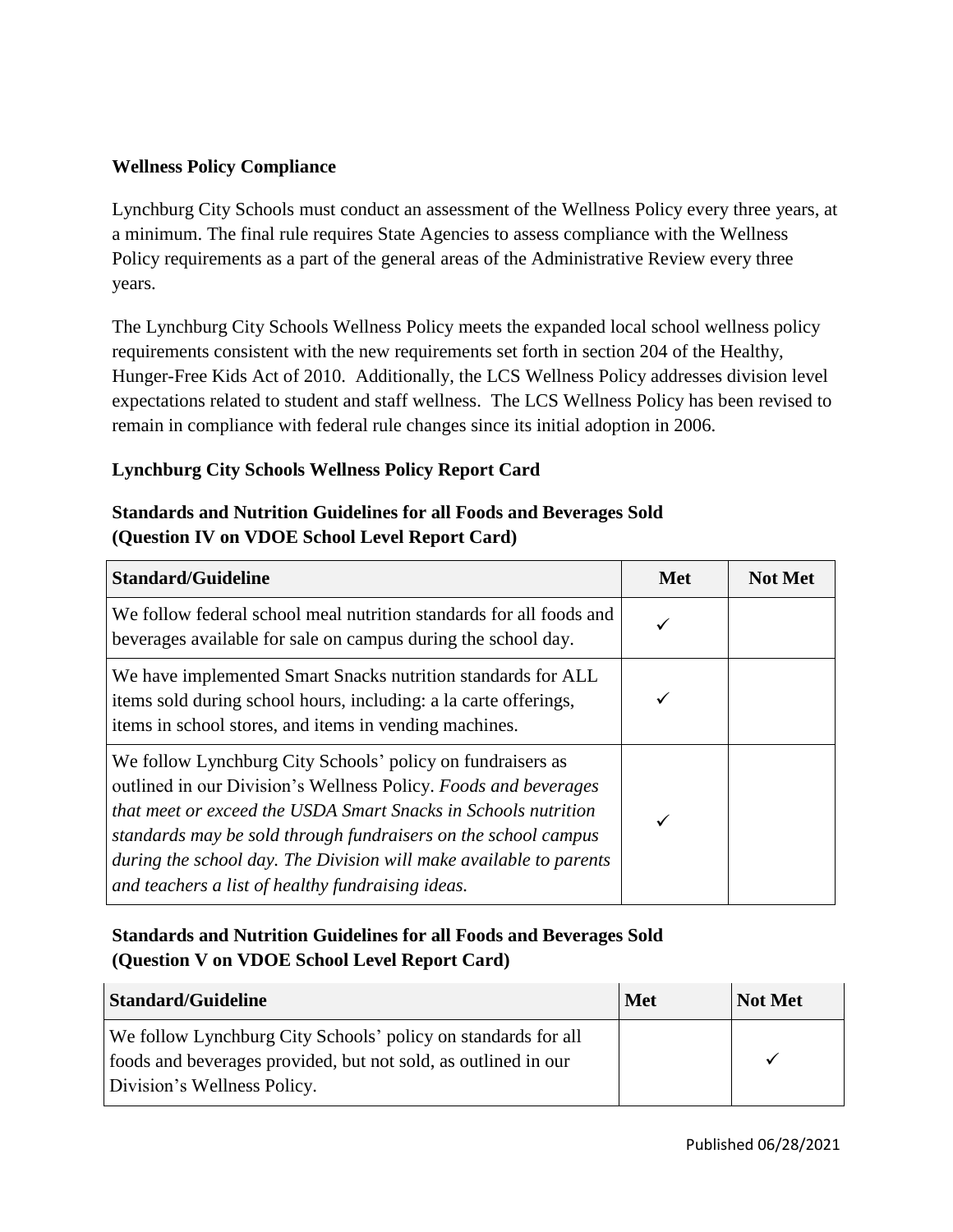# **Policy for Food and Beverage Marketing (Question VI on VDOE School Level Report Card)**

| <b>Standard/Guideline</b>                                     | <b>Met</b> | Not Met |
|---------------------------------------------------------------|------------|---------|
| All food and beverage marketing meets Smart Snacks standards. |            |         |

# **Description of Public Involvement**

| <b>Standard/Guideline</b>                                                                                                                                                                                                                                                                                                            | <b>Met</b> | <b>Not Met</b> |
|--------------------------------------------------------------------------------------------------------------------------------------------------------------------------------------------------------------------------------------------------------------------------------------------------------------------------------------|------------|----------------|
| Lynchburg City Schools permits participation by the general<br>public and the school community in the Wellness Policy process.<br>This includes parents, students, and representatives of the School<br>Food Authority, teachers of physical education, school health<br>professionals, the School Board, and school administrators. |            |                |

## **Description of Public Updates**

| <b>Standard/Guideline</b>                                                                                                                                   | <b>Met</b> | <b>Not Met</b> |
|-------------------------------------------------------------------------------------------------------------------------------------------------------------|------------|----------------|
| The Wellness Policy is made available to the public on an annual<br>basis, at minimum. This includes any updates to and about the<br>Wellness Policy.       |            |                |
| The Triennial Assessment, including progress toward meeting the<br>goals of the policy, will be made available to the public on or<br>before June 30, 2020. |            |                |

# **Description of Policy Leadership**

| <b>Standard/Guideline</b>                                                                                                                                                                            | <b>Met</b> | Not Met |
|------------------------------------------------------------------------------------------------------------------------------------------------------------------------------------------------------|------------|---------|
| Lynchburg City Schools established a Wellness Policy leadership<br>of individual school representatives who have the authority and<br>responsibility to ensure each school complies with the policy. |            |         |

## **Description of Evaluation Plan**

| <b>Standard/Guideline</b>                                                                                                                                                                                                           | <b>Met</b> | Not Met |
|-------------------------------------------------------------------------------------------------------------------------------------------------------------------------------------------------------------------------------------|------------|---------|
| The Superintendent or his/her designee is responsible for<br>overseeing the implementation of this policy and developing<br>procedures for evaluating the policy, including indicators that<br>will be used to measure its success. |            |         |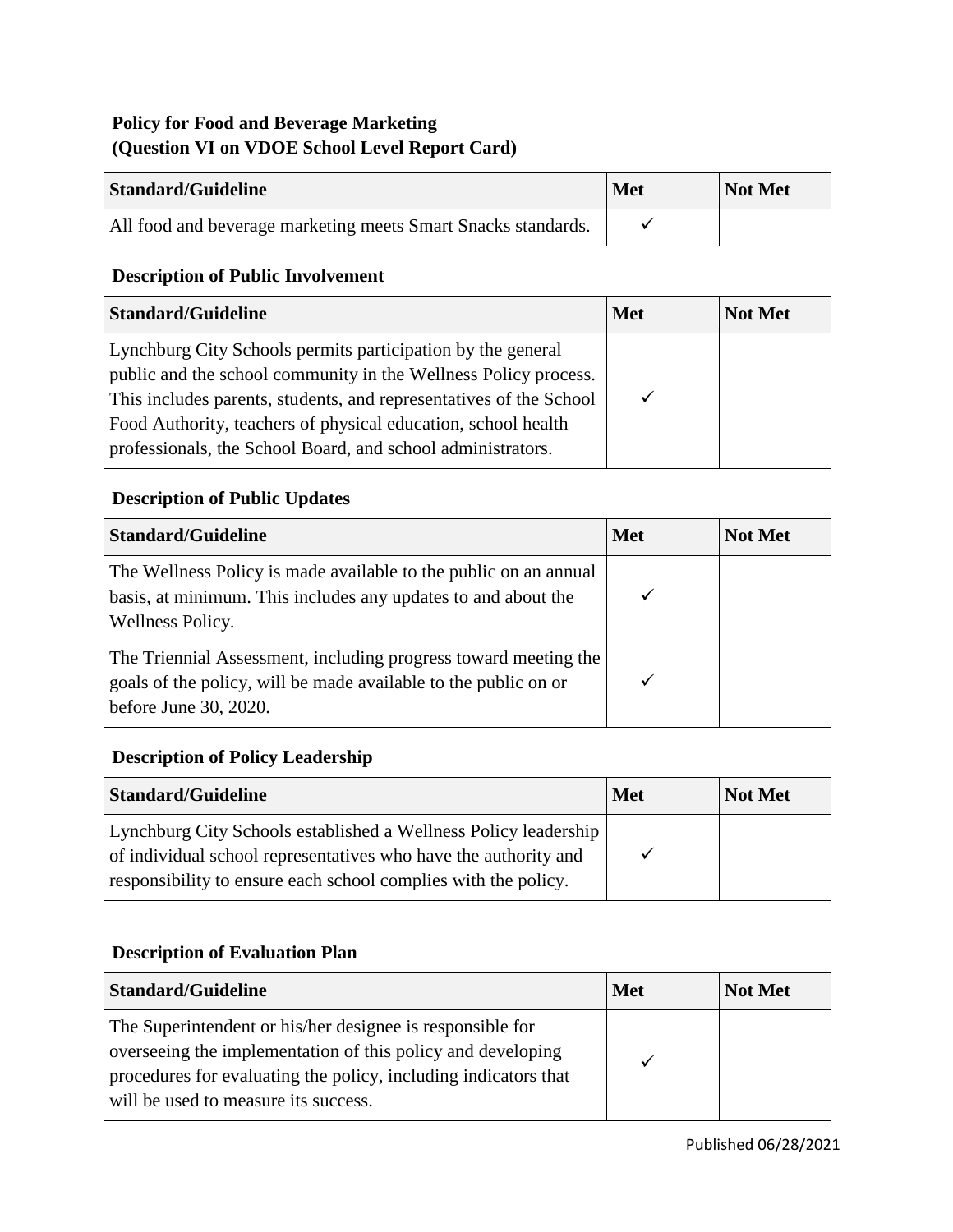#### **Quality of Wellness Policy**

Thoroughly reviewed by USDA Food and Nutrition Service, the Alliance for a Healthier Generation's model policy template complies with the requirements set forth in the final rule. In developing the Lynchburg City Schools Wellness Policy, the Wellness Policy committee referenced the model policy drafted by the Alliance for a Healthier Generation to ensure the division's policy was comprehensive and compliant with federal rule.

#### **Progress towards Goals**

On June 4, 2018, the Lynchburg City School Board adopted policy **[JHCF](https://go.boarddocs.com/va/lynchburg/Board.nsf/goto?open&id=BP7VGL80B2B0)** STUDENT WELLNESS and **[JHCF-RZ](https://go.boarddocs.com/va/lynchburg/Board.nsf/goto?open&id=BP7VGL80B2B0)** STUDENT WELLNESS REGULATIONS AND GUIDELINES. The goal of the policy is to establish division-wide norms that contribute to the overall wellness of our students. While the majority of the policy strategies have been successful implemented, unanimous compliance with providing healthy snacks during the school day and promoting nutrition in all aspects of the school program have not yet been achieved.

## **Progress towards Nutrition Promotion and Education Goals (Question I on VDOE School Level Report Card)**

| <b>Description</b>                                                                                                                                                                             | <b>Met</b> | <b>Not Met</b> |
|------------------------------------------------------------------------------------------------------------------------------------------------------------------------------------------------|------------|----------------|
| Students receive nutrition education that teaches the skills they<br>need to adopt and maintain healthy eating behaviors.                                                                      |            |                |
| Nutrition education is offered in the school cafeteria as well as in<br>the classroom, with coordination between the school nutrition<br>staff and other school personnel, including teachers. |            |                |
| Students receive consistent nutrition messages from all aspects of<br>the school program.                                                                                                      |            |                |
| Division health education curriculum standards and guidelines<br>address both nutrition and physical education.                                                                                |            |                |
| Schools conduct nutrition education activities and promotions<br>that involve parents, students and the community.                                                                             |            |                |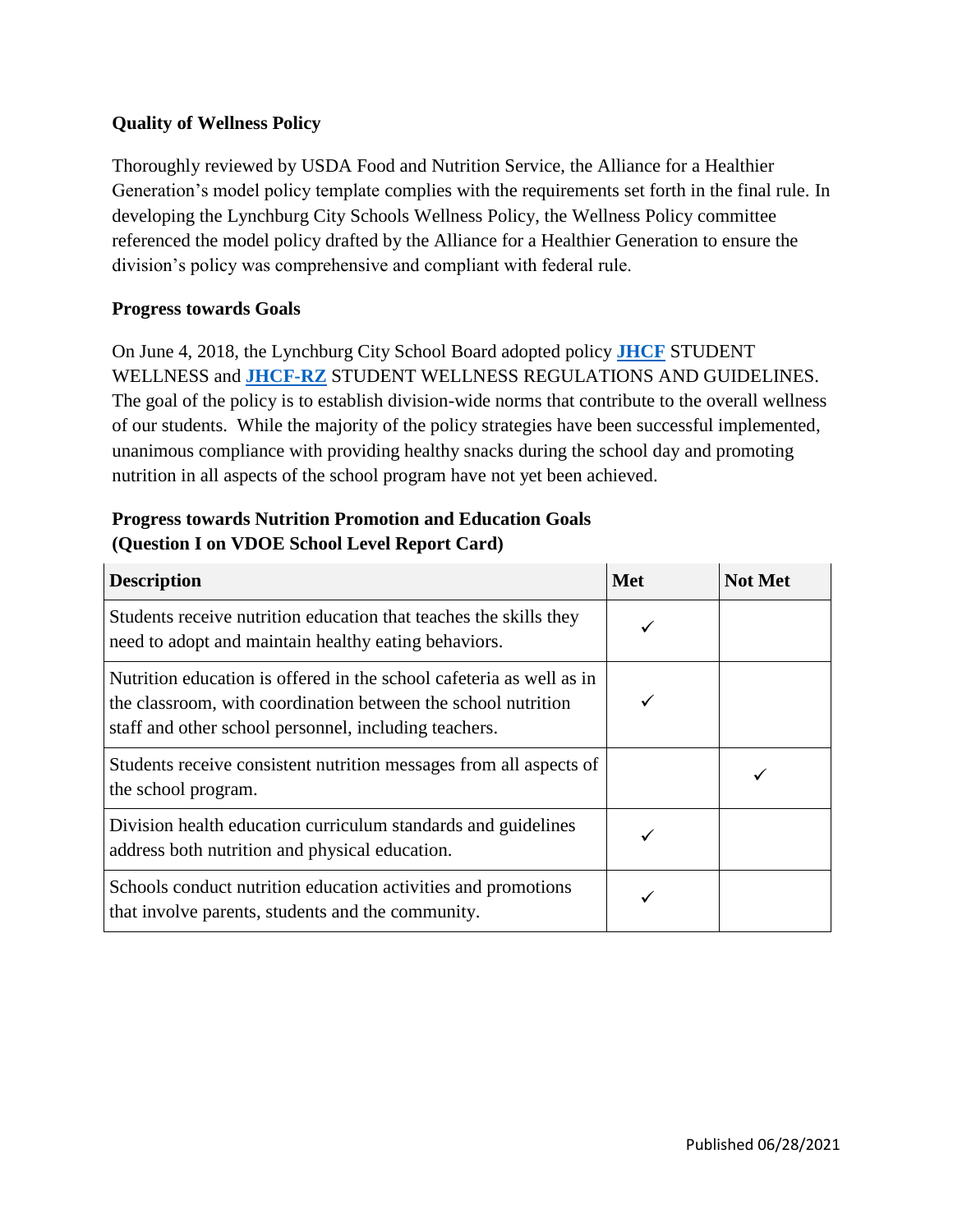# **Progress towards Physical Activity Goals (Question II on VDOE School Level Report Card)**

| <b>Description</b>                                                                                                                                                                                                                                                                                                                                                                                                                                                                                                                                              | <b>Met</b> | <b>Not Met</b> |
|-----------------------------------------------------------------------------------------------------------------------------------------------------------------------------------------------------------------------------------------------------------------------------------------------------------------------------------------------------------------------------------------------------------------------------------------------------------------------------------------------------------------------------------------------------------------|------------|----------------|
| A program of physical activity is available to all students in<br>grades kindergarten through five consisting of at least 20<br>minutes per day or an average of 100 minutes per week during<br>the regular school year and available to all students in grades six<br>through 12 with a goal of at least 150 minutes per week on<br>average during the regular school year. Such program may<br>include any combination of (i) physical education classes, (ii)<br>extracurricular athletics, (iii) recess, or (iv) other programs and<br>physical activities. |            |                |
| Students are given opportunities for physical activity through a<br>range of before- and/or after-school programs including, but not<br>limited to, intramurals, interscholastic athletics and physical<br>activity clubs.                                                                                                                                                                                                                                                                                                                                      |            |                |
| Schools work with the community to create ways for students to<br>walk or bike safely to and from school.                                                                                                                                                                                                                                                                                                                                                                                                                                                       |            |                |
| Schools encourage parents and guardians to support their<br>children's participation in physical activity.                                                                                                                                                                                                                                                                                                                                                                                                                                                      |            |                |
| Schools provide training to enable staff to promote enjoyable,<br>lifelong physical activity among students.                                                                                                                                                                                                                                                                                                                                                                                                                                                    |            |                |

# **Progress towards other School-Based Wellness Activity Goals (Question III on VDOE School Level Report Card)**

| <b>Description</b>                                                                                                                                      | <b>Met</b> | <b>Not Met</b> |
|---------------------------------------------------------------------------------------------------------------------------------------------------------|------------|----------------|
| An adequate amount of time is allowed for students to eat meals<br>in adequate dining facilities.                                                       |            |                |
| All children who participate in subsidized food programs are<br>able to obtain food in a non-stigmatizing manner.                                       |            |                |
| The availability of subsidized food programs is adequately<br>publicized in ways designed to reach families eligible to<br>participate in the programs. |            |                |
| Environmentally-friendly practices such as the use of locally<br>grown and seasonal foods, school gardens and nondisposable                             |            |                |